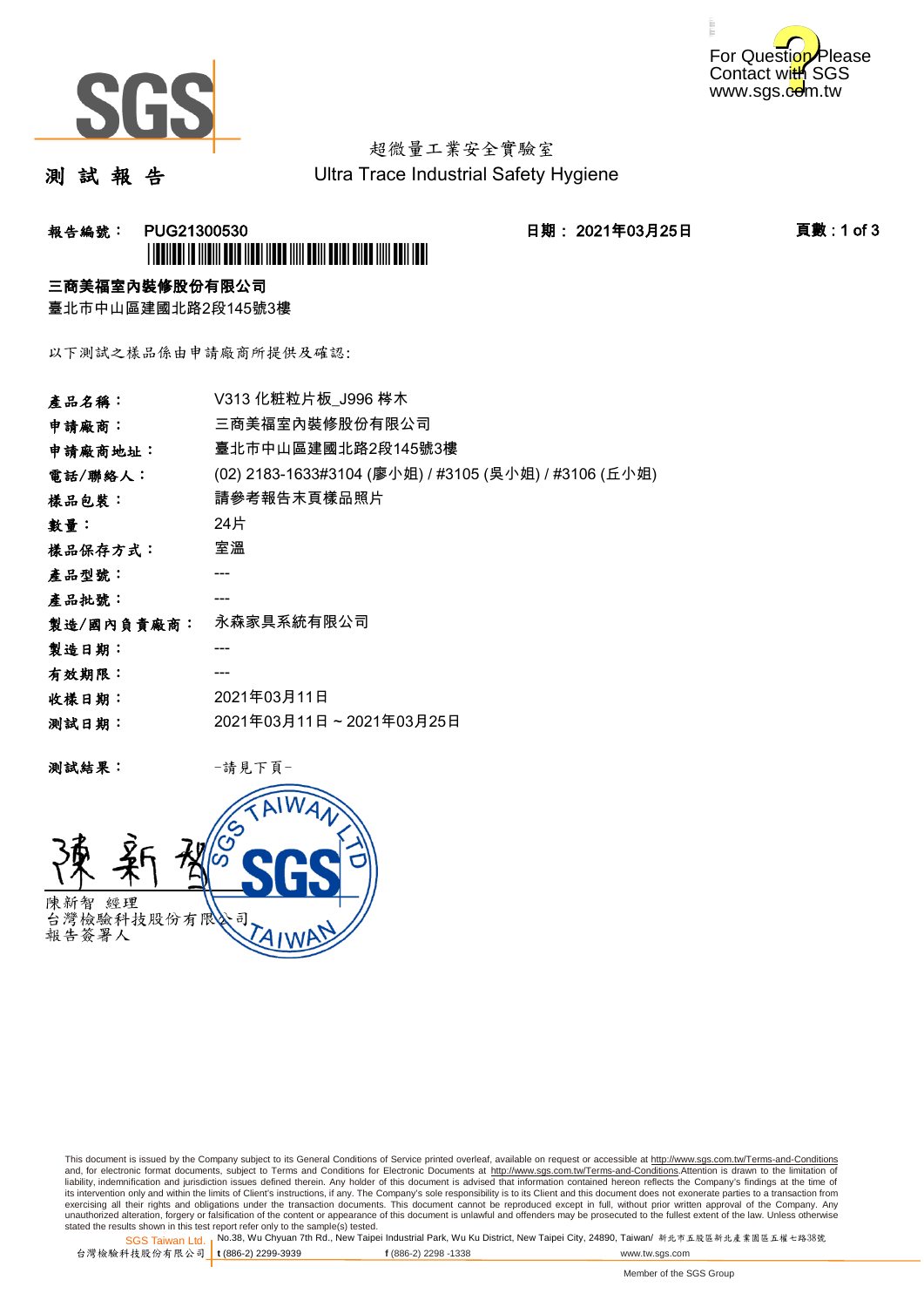

# 超微量工業安全實驗室

測 試 報 告

Ultra Trace Industrial Safety Hygiene

### **報告編號: PUG21300530 日期: 2021年03月25日 頁數:2 of 3** \*PUGE AND AN ANDER HELD AND A MALE AND DELIVERED AND DELLA DELLA DELLA DELLA DELLA DELLA DELLA DELLA DELLA DEL

### 三商美福室內裝修股份有限公司

臺北市中山區建國北路2段145號3樓

#### 測試結果:

| 测試項目        | CAS NO.   | 測試方法                                                                    | 測試<br>結果 | 定量/偵測<br>極限 | 單位   |
|-------------|-----------|-------------------------------------------------------------------------|----------|-------------|------|
| 甲醛釋出量       |           |                                                                         |          |             |      |
| 甲醛釋出量-平均值   | $50-00-0$ | 本測試參考國家標準106.11.29公布建議檢驗<br>│方法-CNS2215粒片板中甲醛釋出量,以分光│<br>先度計(UV/VIS)檢測。 | 0.415    | 0.0290      | mg/L |
| ┃甲醛釋出量-最大值│ | $50-00-0$ | 本測試參考國家標準106.11.29公布建議檢驗<br>│方法-CNS2215粒片板中甲醛釋出量,以分光│<br>光度計(UV/VIS)檢測。 | 0.532    | 0.0290      | mg/L |

備註:

1.測試報告僅就委託者之委託事項提供測試結果,不對產品合法性做判斷。

2.本測試報告之所有檢驗內容,均依委託事項執行檢驗,如有不實,願意承擔完全責任。

3. 本報告不得分離,分離使用無效。

4.若該測試項目屬於定量分析則以「定量極限」表示;若該測試項目屬於定性分析則以「偵測極限」表示。

5.低於定量極限/偵測極限之測定值以「N.D.」或「 陰性」表示。微生物測試低於定量極限以「<定量極限值」表示。

6.CNS 2215甲醛釋出量:

|    | 甲醛釋出量平均值 | 甲醛釋出量最大值 |
|----|----------|----------|
|    | $0.3$ 以下 | $0.4$ 以下 |
| г٥ | $0.5$ 以下 | $0.7$ 以下 |
| ◠  | $1.5$ 以下 | $2.1$ 以下 |

- END -

This document is issued by the Company subject to its General Conditions of Service printed overleaf, available on request or accessible at http://www.sgs.com.tw/Terms-and-Conditions and, for electronic format documents, subject to Terms and Conditions for Electronic Documents at http://www.sgs.com.tw/Terms-and-Conditions.Attention is drawn to the limitation of liability, indemnification and jurisdiction issues defined therein. Any holder of this document is advised that information contained hereon reflects the Company's findings at the time of<br>its intervention only and within t exercising all their rights and obligations under the transaction documents. This document cannot be reproduced except in full, without prior written approval of the Company. Any<br>unauthorized alteration, forgery or falsifi

SGS Taiwan Ltd. 1 stated the results shown in this test report refer only to the sample(s) tested.<br>Stated the results shown in this test report refer only to the sample(s) tested.

台灣檢驗科技股份有限公司

**t** (886-2) 2299-3939 **f** (886-2) 2298 -1338 www.tw.sgs.com